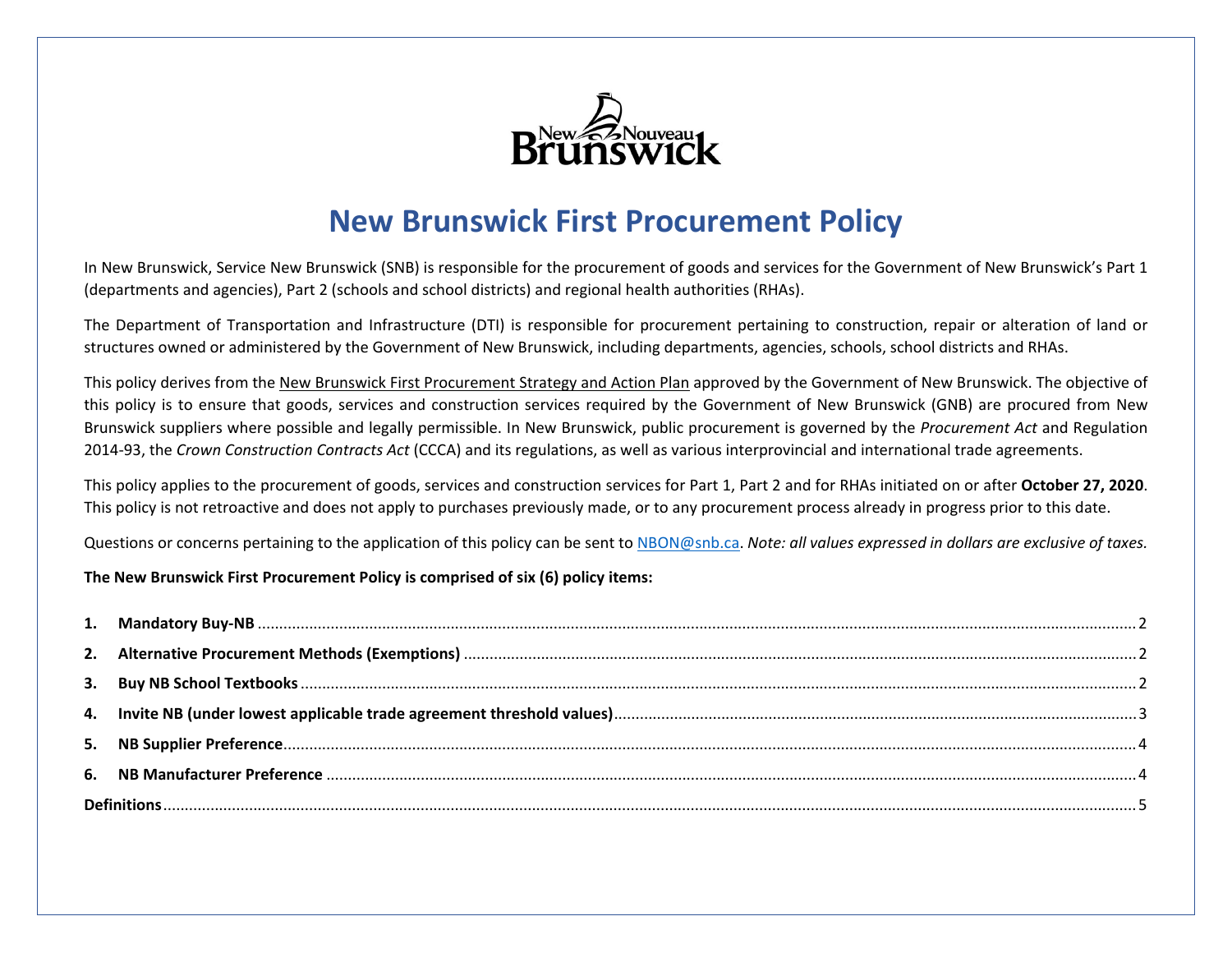#### <span id="page-1-4"></span><span id="page-1-3"></span><span id="page-1-0"></span>1. Mandatory Buy-NB

| What?                                                                                                                  | Who?                                                                         | How?                                  |
|------------------------------------------------------------------------------------------------------------------------|------------------------------------------------------------------------------|---------------------------------------|
| Goods less than \$10,000<br>Services less than \$50,000                                                                | • Part 1 (departments and agencies)<br>Part 2 (schools and school districts) |                                       |
| Goods and services up to \$121,200 <sup>2</sup>                                                                        | <b>Regional Health Authorities</b>                                           | Must buy from a NB supplier unless an |
| Construction contracts less than \$100,000<br>(where the CCCA allows DTI to negotiate a<br>contract with one supplier) | Department of Transportation and<br>Infrastructure (DTI)                     | exception <sup>1</sup> applies.       |

## <span id="page-1-1"></span>2. Alternative Procurement Methods (Exemptions)

| What?                                                                                                                                                     | Who?                                                                                                             | How?                                                                            |
|-----------------------------------------------------------------------------------------------------------------------------------------------------------|------------------------------------------------------------------------------------------------------------------|---------------------------------------------------------------------------------|
| Goods and services where exemptions are<br>leveraged as per sections 152, 153(1), 158-<br>159, 160-161 of Regulation 2014-93 under<br>the Procurement Act | Part 1 (departments and agencies)<br>Part 2 (schools and school districts)<br><b>Regional Health Authorities</b> | Must be restricted to NB suppliers unless<br>an exception <sup>1</sup> applies. |
| Construction contracts where trade<br>agreement exemptions are leveraged                                                                                  | Department of Transportation and<br>Infrastructure (DTI)                                                         |                                                                                 |

#### <span id="page-1-2"></span>3. Buy NB School Textbooks

| What?                               | Who?                                                                                                                                                                     | How?                                                                            |
|-------------------------------------|--------------------------------------------------------------------------------------------------------------------------------------------------------------------------|---------------------------------------------------------------------------------|
| School textbooks less than \$25,000 | Department of Post-Secondary Education,<br><b>Training and Labour</b><br>Department of Education and Early<br><b>Childhood Education</b><br>Schools and School districts | Must be restricted to NB suppliers unless<br>an exception <sup>1</sup> applies. |

<sup>1</sup> Exceptions:

- New Brunswick sources of supply don't exist or can't meet the procurement requirements; and/or
- All New Brunswick quotes exceed the budgeted or estimated cost; or
- The goods/services must be obtained from a GNB contract of supply/standing offer contract or from GNB internal source as per sections 7-9 of [Regulation 2014-](http://laws.gnb.ca/en/ShowPdf/cr/2014-93.pdf) [93](http://laws.gnb.ca/en/ShowPdf/cr/2014-93.pdf)

<sup>2</sup> Up to this threshold, Regional Health Authorities must apply either the Mandatory Buy-NB policy item or the Invite NB policy item.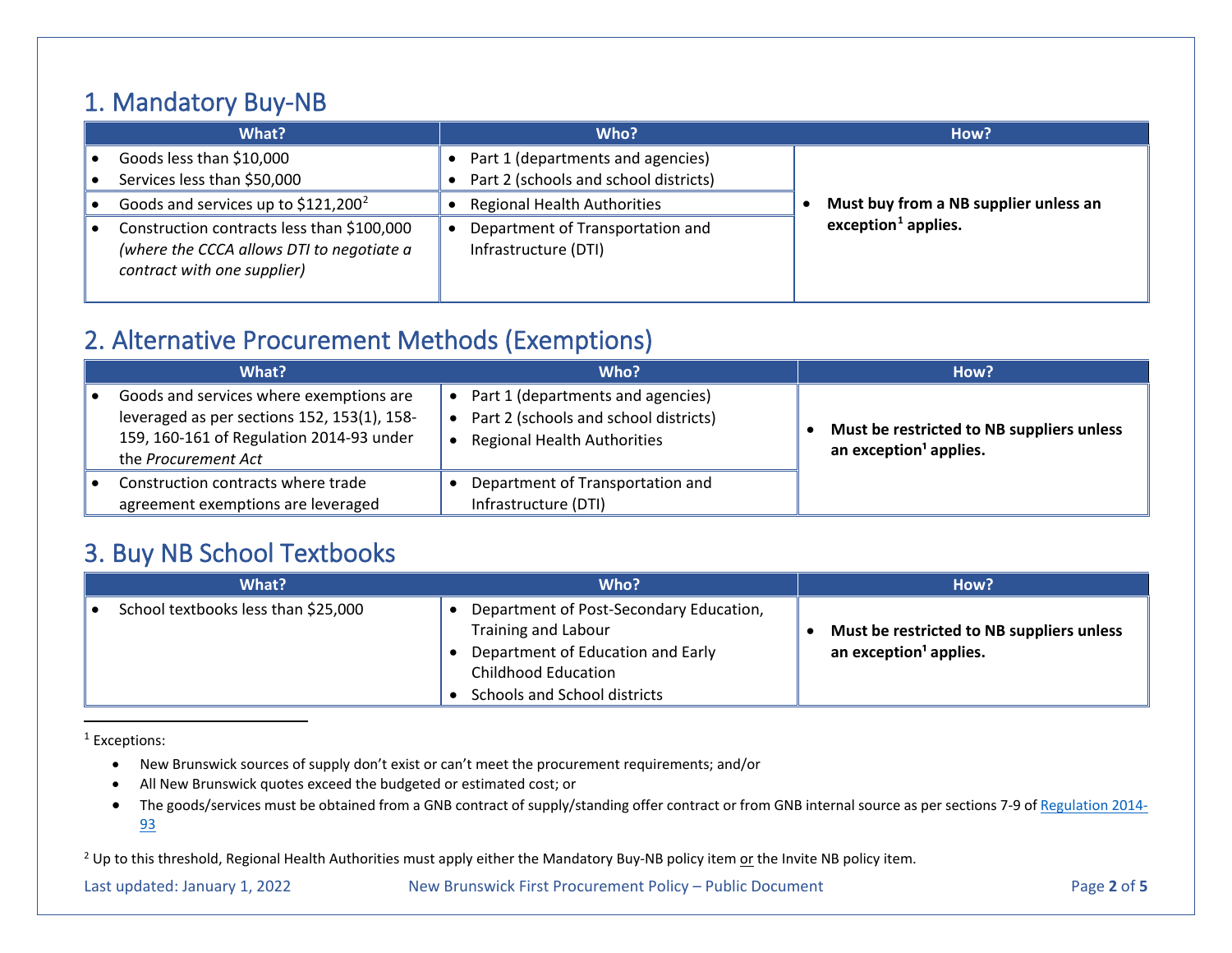#### <span id="page-2-2"></span><span id="page-2-1"></span><span id="page-2-0"></span>4. Invite NB (under lowest applicable trade agreement threshold values)

| What?                                                                                            | Who?                                                            | How?                                                                                                                                                                                                                                                         |
|--------------------------------------------------------------------------------------------------|-----------------------------------------------------------------|--------------------------------------------------------------------------------------------------------------------------------------------------------------------------------------------------------------------------------------------------------------|
| Goods AT \$10,000 up to \$30,300<br>Services AT \$50,000 up to \$121,200                         | Part 1 (departments and agencies)                               | Must invite NB suppliers unless an<br>exception <sup>3</sup> applies.                                                                                                                                                                                        |
| Goods AT \$10,000 up to \$121,200<br>Services AT \$50,000 up to \$121,200                        | Part 2 (Schools and School Districts)                           | Only NB Suppliers registered in the New<br><b>Brunswick Opportunities Network (NBON)</b><br>are invited to bid.<br>Non-NB suppliers may also be invited;<br>however, in such cases the NB Preferences<br>(see Policy items 5 and 6) will also be<br>applied. |
| Goods and Services up to \$121,200 <sup>4</sup>                                                  | Part 3 (Regional Health Authorities)<br>$\bullet$               | Must invite NB suppliers unless an<br>exception <sup>3</sup> applies.<br>Only NB Suppliers are invited to bid.                                                                                                                                               |
| Construction contracts less than \$100,000<br>(where the CCCA allows DTI to invite<br>suppliers) | Department of Transportation and<br>$\bullet$<br>Infrastructure | Non-NB suppliers may also be invited;<br>however, in such cases the NB Preferences<br>(see Policy items 5 and 6) will also be<br>applied.                                                                                                                    |

<sup>3</sup> Exceptions:

- New Brunswick sources of supply don't exist or can't meet the procurement requirements; and/or
- All New Brunswick quotes exceed the budgeted or estimated cost; or
- The goods/services must be obtained from a GNB contract of supply/standing offer contract or from GNB internal source as per sections 7-9 of [Regulation 2014-](http://laws.gnb.ca/en/ShowPdf/cr/2014-93.pdf) [93](http://laws.gnb.ca/en/ShowPdf/cr/2014-93.pdf)

<sup>4</sup> Up to this threshold, Regional Health Authorities must apply either the Mandatory Buy-NB policy item or the Invite NB policy item.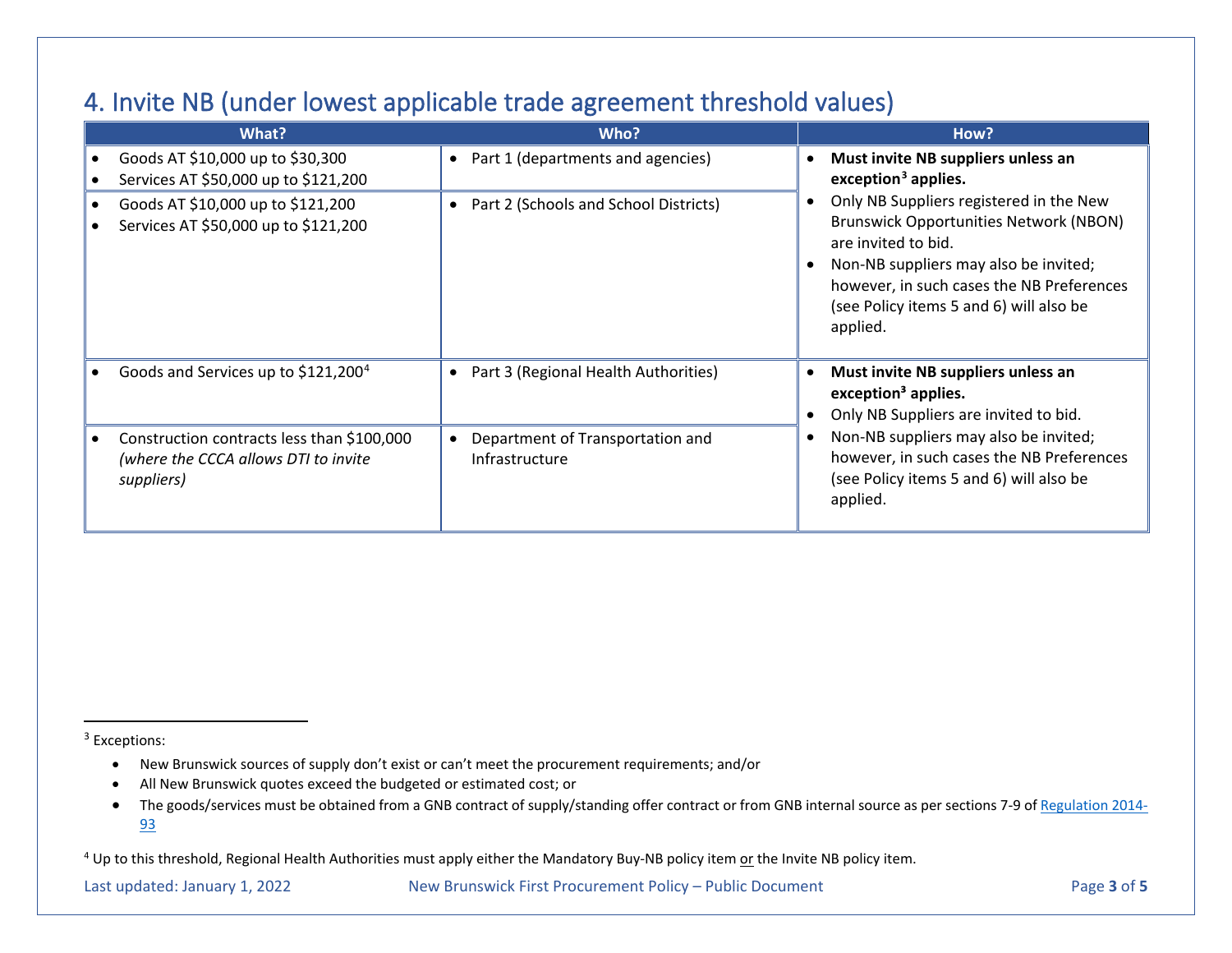## <span id="page-3-4"></span><span id="page-3-3"></span><span id="page-3-2"></span><span id="page-3-0"></span>5. NB Supplier Preference

| What?                                                                                                                                  | Who?                                                                                                                                         | How?                                                                                                                                                                                                                                                                                                                                                                       |
|----------------------------------------------------------------------------------------------------------------------------------------|----------------------------------------------------------------------------------------------------------------------------------------------|----------------------------------------------------------------------------------------------------------------------------------------------------------------------------------------------------------------------------------------------------------------------------------------------------------------------------------------------------------------------------|
| Goods up to \$30,300                                                                                                                   | Part 1 (departments and agencies)<br>$\bullet$                                                                                               | Where a competitive bidding process is<br>limited or open AND a non-NB supplier has<br>submitted the lowest priced compliant bid,<br>if the price <sup>5</sup> difference between the non-<br>NB supplier and the lowest priced<br>compliant NB supplier is within 10%, the<br>procurement must be awarded to the NB<br>supplier unless an exception <sup>6</sup> applies. |
| Services up to \$121,200<br>Goods and services up to \$121,200<br>Construction contracts up to \$100,000                               | Part 2 (schools and school districts)<br>$\bullet$<br><b>Regional Health Authorities</b><br>Department of Transportation and                 |                                                                                                                                                                                                                                                                                                                                                                            |
|                                                                                                                                        | Infrastructure                                                                                                                               |                                                                                                                                                                                                                                                                                                                                                                            |
| Goods or services where exemptions are<br>leveraged under section 152 or 153(1) of<br>Regulation 2014-93 under the Procurement<br>Act. | • Part 1 (departments and agencies)<br>Part 2 (schools and school districts)<br>$\bullet$<br><b>Regional Health Authorities</b><br>$\bullet$ | Where applicable, preferential treatment<br>will be given to NB suppliers over non-NB<br>suppliers in accordance with sections 135<br>and 136 of Regulation 2014-93.                                                                                                                                                                                                       |

#### <span id="page-3-1"></span>6. NB Manufacturer Preference

| What?                                                                                                                                  | Who?                                                                                                                            | How?                                                                                                                                                                                                                                  |
|----------------------------------------------------------------------------------------------------------------------------------------|---------------------------------------------------------------------------------------------------------------------------------|---------------------------------------------------------------------------------------------------------------------------------------------------------------------------------------------------------------------------------------|
| Goods up to \$30,300                                                                                                                   | Part 1 (departments and agencies)                                                                                               | Where a competitive bidding process is                                                                                                                                                                                                |
| Services up to \$121,200                                                                                                               |                                                                                                                                 | limited or open AND a non-NB vendor has                                                                                                                                                                                               |
| Goods up to \$121,200                                                                                                                  | Part 2 (schools and school districts)                                                                                           | submitted the lowest priced compliant bid,                                                                                                                                                                                            |
| Services up to \$121,200                                                                                                               |                                                                                                                                 | if the price <sup>5</sup> difference between the NB<br>vendor and the lowest priced compliant<br>NB manufacturer is within 5%, the<br>procurement must be awarded to the NB<br>manufacturer unless an exception <sup>7</sup> applies. |
| Construction contracts up to \$100,000                                                                                                 | Department of Transportation and<br>Infrastructure                                                                              |                                                                                                                                                                                                                                       |
| Goods or services where exemptions are<br>leveraged under section 152 or 153(1) of<br>Regulation 2014-93 under the Procurement<br>Act. | • Part 1 (departments and agencies)<br>Part 2 (schools and school districts)<br>$\bullet$<br><b>Regional Health Authorities</b> | Where applicable, preferential treatment<br>will be given to NB manufacturers over NB<br>vendors in accordance with sections 135<br>and 136 of Regulation 2014-93.                                                                    |

<sup>5</sup> Refers to the total bid price

<sup>6</sup> Exception: This preference will not be applied in cases where the NB supplier's total bid price exceeds the authorized procurement amount.

<sup>&</sup>lt;sup>7</sup> Exception: This preference will not be applied in cases where the New Brunswick manufacturers' total bid price exceeds the authorized procurement amount.